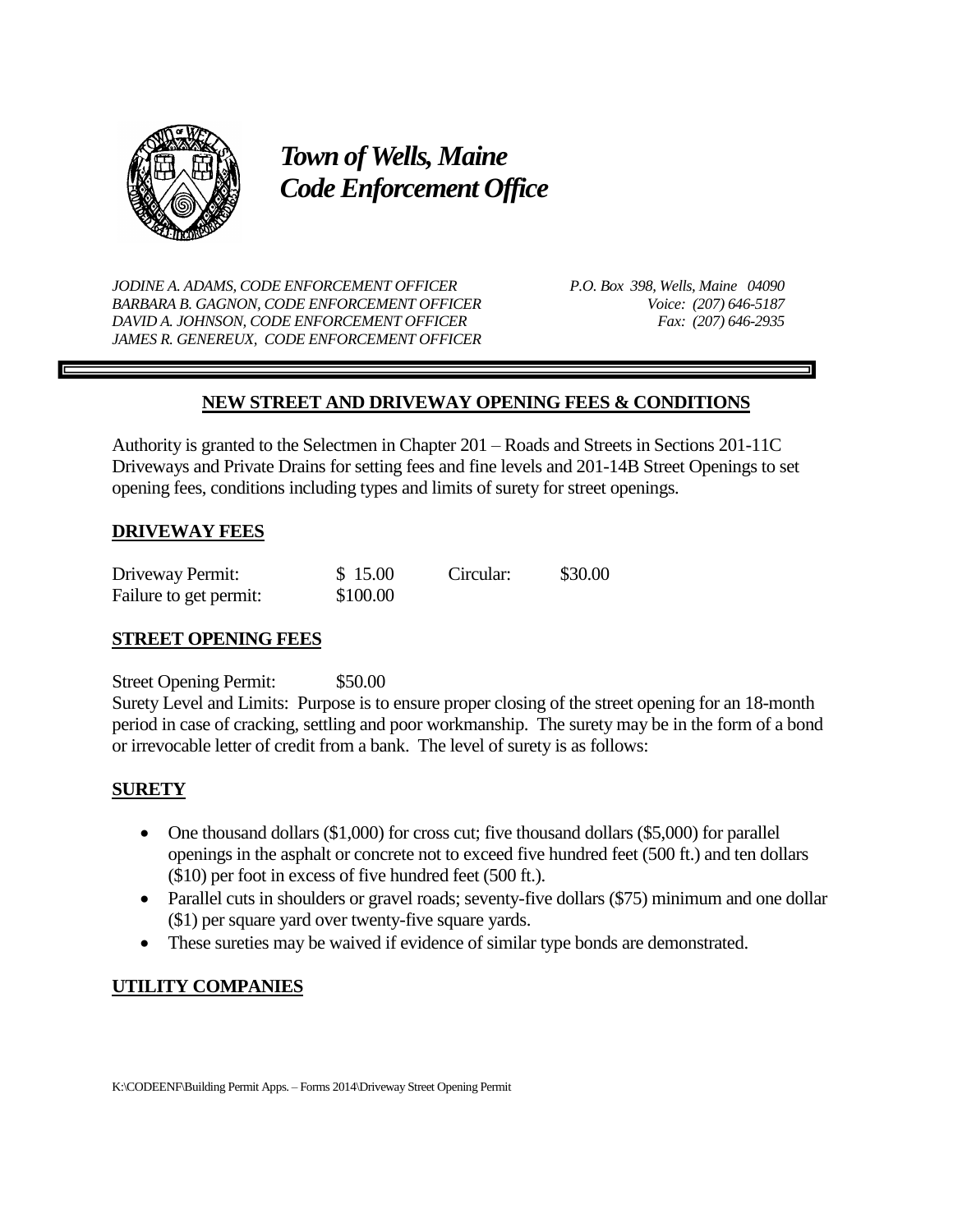Street Opening Permit: \$15.00 (each) Surety: Once a year file surety letter with Town guarantees to fix or pay for the repair to an opening (within an 18 month period) judged by the Public Works Director to be in need of repair. The Public Works Director may repair the opening only after notifying the Utility Company holding the permit and allowing them the chance to repair it within 30 calendar days from notification.

## **HIGHWAY DEPARTMENT CONDITIONS APPLICABLEE TO HIGHWAY OPENING PERMITS**

**CONDITIONS** – All permits shall be granted subject to the following conditions.

1. The traveling public shall be adequately protected:

- At least one-way traffic shall be maintained at all times.
- Work shall be signed, lighted and traffic officers will be supplied when necessary. All traffic controls shall be in accordance with the manual on Uniform Traffic Control Devices for Streets and Highways as published by the State of Maine, Department of Transportation.

2. Construction methods shall be such that excessive size of excavation and excessive destruction of pavement will be avoided. Pavements shall be cut in advance along the proposed edges of the excavation. Trenches showing a tendency to collapse shall be supported by substantially placed sheeting.

3. The backfill material shall be as follows:

- Top 12 inches, or full depth of gravel base in more recently constructed highways, shall be clean gravel conforming to gravel base specifications of the Code of the Town of Wells, Roads and Streets, Chapter 201.
- All other backfill shall be equivalent to material removed, except that special backfill of suitable material may be used immediately around pie, cable, conduit, etc. or to replace material, which cannot be compacted.
- The permittee may, in the interest of good public relations, place a temporary bituminous mix for the trench surface. Final materials must be installed as soon as temperature falls within recommended range.

4. Backfill material shall be uniformly distributed in layers of not more than eight (8) inches and thoroughly compacted by use of approved mechanical compactors before successive layers are placed. Water shall be added when necessary to increase the moisture content of the backfill material in order to obtain adequate compaction. Puddling or jetting of backfill will not be allowed. Base materials for highways under construction shall be compacted in accordance with the applicable specifications.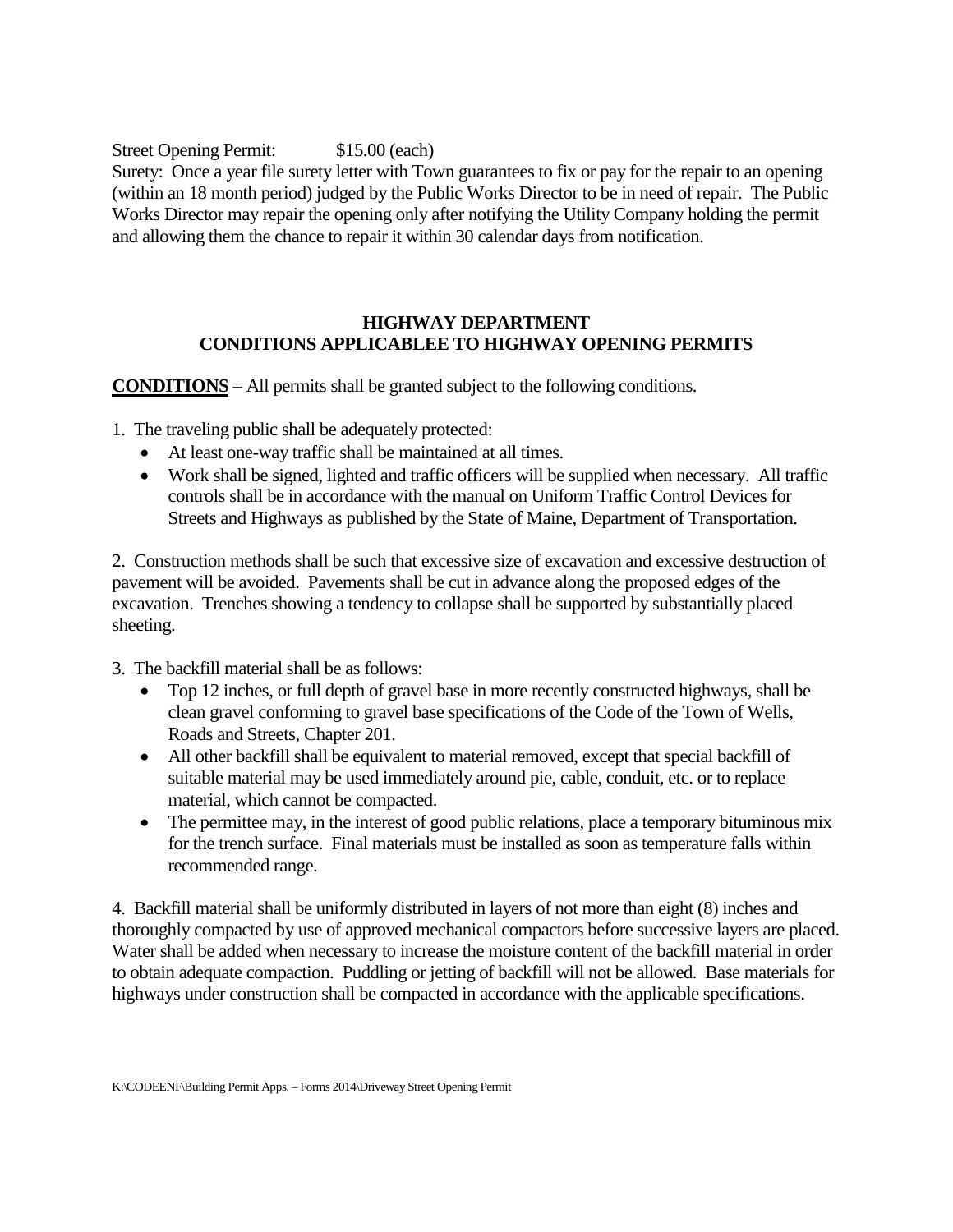5. Surplus material shall be removed from the site and the area shall be left in a clean presentable condition.

6. Permanent pavement shall be replaced by the permittee to the specification established in the Code of the Town of Wells, Chapter 201-14 (Roads and Streets, Street Openings).

7. Compliance with the terms and conditions of this permit shall be the responsibility of the permit holder. The Town of Wells Highway Department will not assume any liability for damages arising out of or resulting from a violation of the permit terms.

 8. The Town of Wells Highway Department reserves the right, after notice in writing to the holder of the permit:

- To provide such supervision and inspection as it may deem necessary.
- If the excavation is improperly and unsatisfactorily backfilled, to re-excavate and backfill as may be necessary.
- If the area is improperly and unsatisfactorily cleaned up, to clean up the area.
- To charge the holder of the permit, the cost of all work performed under reservations (a, b, and c above); this charge will be in addition to the normal fee for opening the highway and will be included in the bill to the permit holder.

 9. The post bond (where necessary) shall be for a duration of 18-months from the date of issuance of the permit to open the road. The bond may be in the form of an irrevocable letter of credit from a bank doing business in the State of Maine. The purpose of the bond is to be used by the Town if pavement settlement or cracking occurs in the permit area during the 18-month period. The Town Highway Commissioner shall give written notice with receipt to the bondholder prior to undertaking the repair work. A complete accounting of the cost to repair the opening will be sent in writing (with receipt) to the bond issuer along with the invoices for payment. The bond will be released the  $(10<sup>th</sup>)$ day following the 18-month period.

10. Proof of Insurance – for opening permits, applicants shall supply to the Town of Wells, Maine, a certificate of insurance listing the Town of Wells, Maine as an additionally named insured. Coverage shall be for no less than the following amounts:

- General liability including comprehensive form, premises/operations, underground explosion and collapse hazard, products/completed operation, contractual independent contractors, broad form property damage and personal.
	- o \$300,000 Bodily Injury and Property Damage each occurrence.
	- o \$500,000 Bodily Injury and Property Damage Aggregate
	- o \$300,000 Personal Injury Aggregate
- Automobile liability including any auto, hired autos and non-owned autos \$300,000 Bodily Injury and Property Damage combined.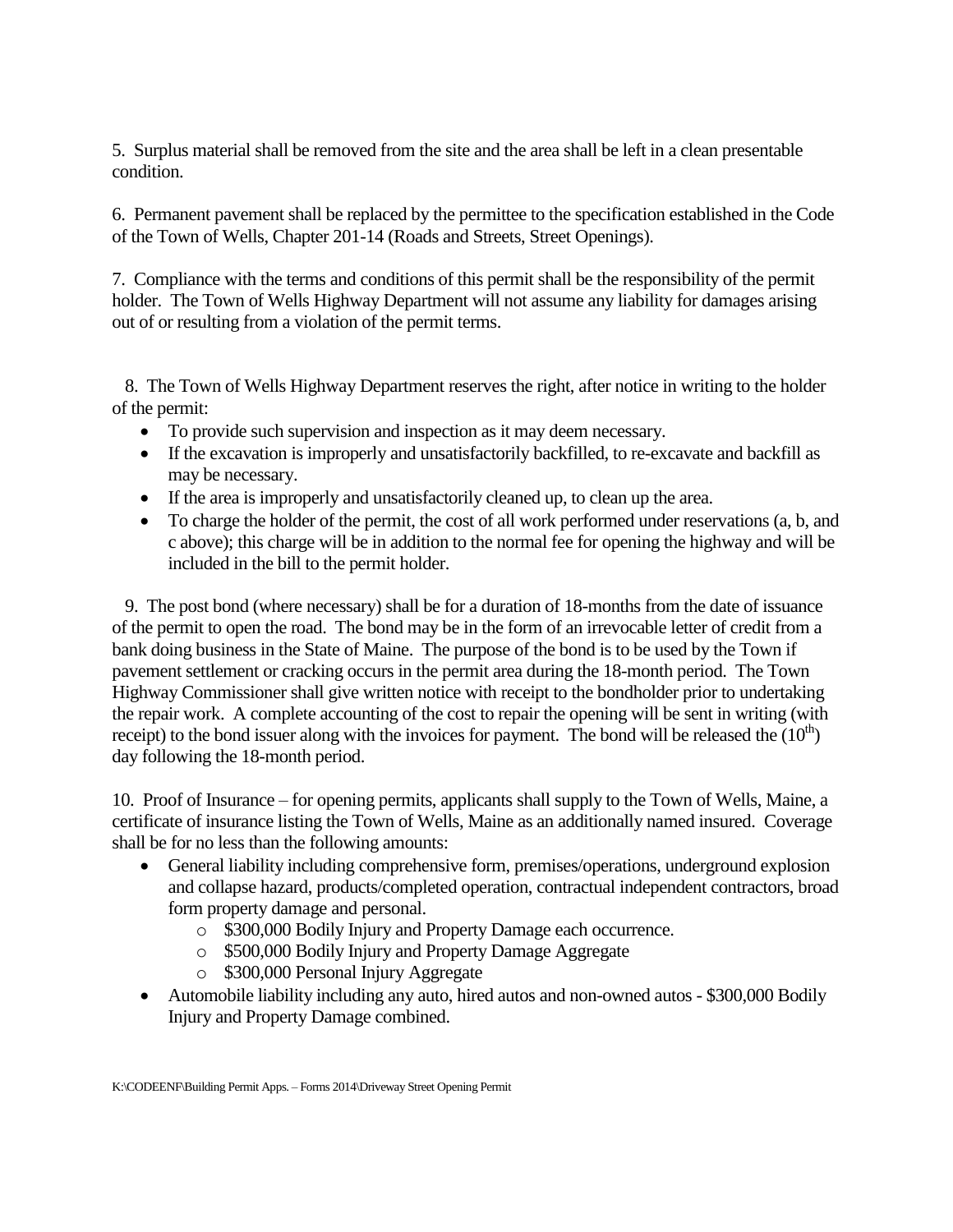- Workers Compensation and Employers' Liability
	- o \$100,000 Each Accident
	- o \$500,000 Disease-Policy Limit
	- o \$100,000 Disease-Each Employee

## **DRIVEWAY/HIGHWAY OPENING PERMIT TOWN OF WELLS HIGHWAY DEPARTMENT 208 SANFORD ROAD, WELLS, ME 04090**

| (Clearly staked in field for inspection prior to construction).<br>PERMIT#: ____________<br>FEE PAID: $\frac{\ }{\ }$<br>(PARCEL) MAP: LOT: | FOR OFFICE USE ONLY: |  |
|---------------------------------------------------------------------------------------------------------------------------------------------|----------------------|--|
|                                                                                                                                             |                      |  |
|                                                                                                                                             |                      |  |
|                                                                                                                                             |                      |  |
|                                                                                                                                             |                      |  |
|                                                                                                                                             |                      |  |
|                                                                                                                                             |                      |  |
|                                                                                                                                             |                      |  |
|                                                                                                                                             |                      |  |
|                                                                                                                                             |                      |  |
| COMPLETION DATE:                                                                                                                            |                      |  |

K:\CODEENF\Building Permit Apps. – Forms 2014\Driveway Street Opening Permit